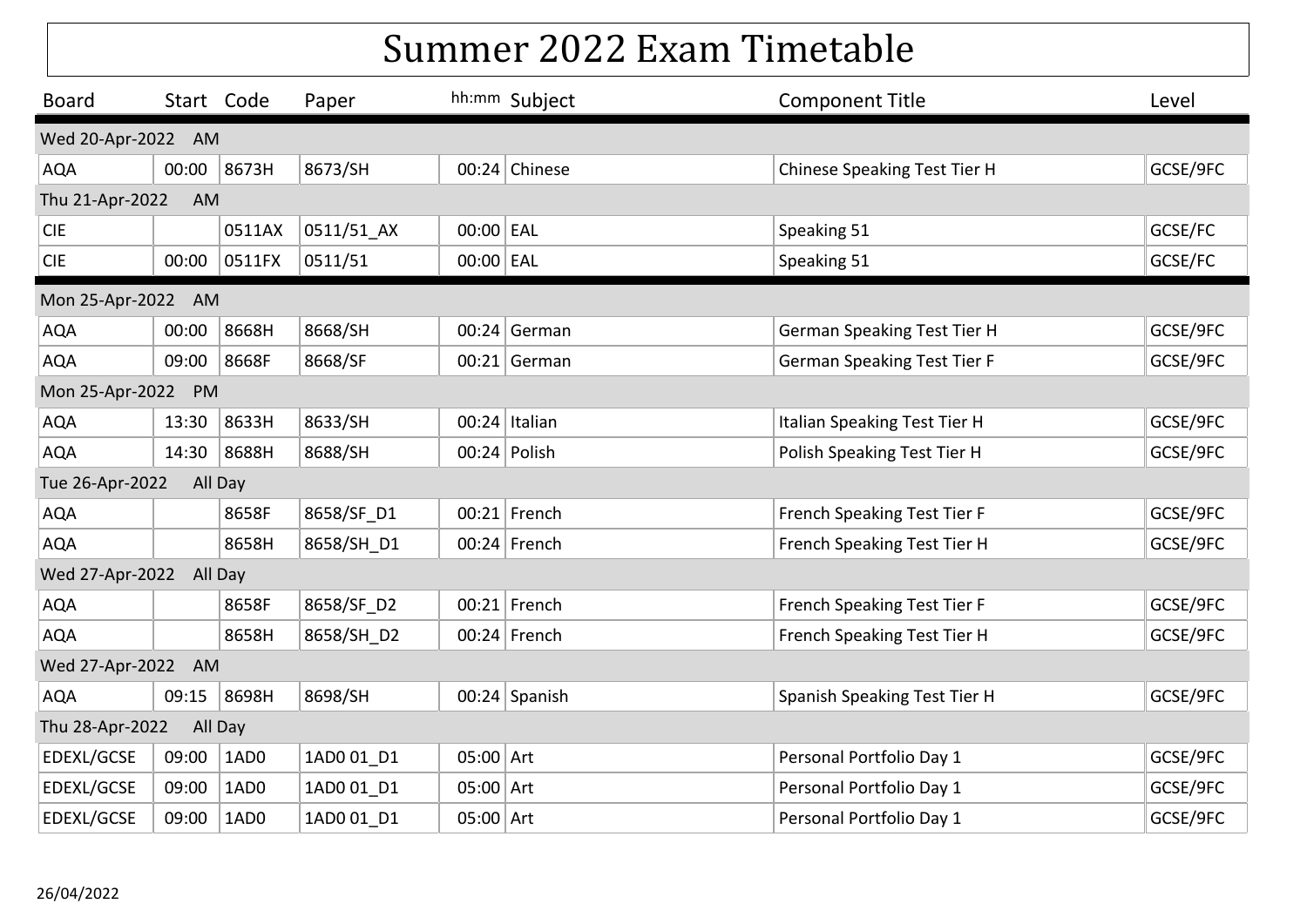| <b>Board</b>            | Start Code            |         | Paper          |             | hh:mm Subject             | <b>Component Title</b>         | Level    |  |  |  |
|-------------------------|-----------------------|---------|----------------|-------------|---------------------------|--------------------------------|----------|--|--|--|
| Fri 29-Apr-2022         |                       | All Day |                |             |                           |                                |          |  |  |  |
| EDEXL/GCSE              | 09:00                 | 1AD0    | 1AD0 01 D2     | $05:00$ Art |                           | Personal Portfolio Day 2       | GCSE/9FC |  |  |  |
| EDEXL/GCSE              | 09:00                 | 1AD0    | 1AD0 01 D2     | $05:00$ Art |                           | Personal Portfolio Day 2       | GCSE/9FC |  |  |  |
| EDEXL/GCSE              | 09:00                 | 1AD0    | 1AD0 01_D2     | $05:00$ Art |                           | Personal Portfolio Day 2       | GCSE/9FC |  |  |  |
|                         | Fri 29-Apr-2022<br>AM |         |                |             |                           |                                |          |  |  |  |
| EDEXL/GCSE              | 10:00                 | 1GK0H   | <b>1GK0 2H</b> |             | 00:30 Greek               | Speaking [H]                   | GCSE/9FC |  |  |  |
| EDEXL/GCSE              | 09:00                 | 1PG0H   | 1PG0 2H        |             | 00:30 Portuguese          | Speaking [H]                   | GCSE/9FC |  |  |  |
| Wed 04-May-2022 All Day |                       |         |                |             |                           |                                |          |  |  |  |
| EDEXL/GCE               | 09:00                 | 9AD0    | 9AD0 01 D1     | $05:00$ Art |                           | Art Day1                       | GCE/A    |  |  |  |
| Thu 05-May-2022 All Day |                       |         |                |             |                           |                                |          |  |  |  |
| EDEXL/GCE               | 09:00                 | 9AD0    | 9AD0 01 D2     | $05:00$ Art |                           | Art Day2                       | GCE/A    |  |  |  |
| Thu 05-May-2022         | PM                    |         |                |             |                           |                                |          |  |  |  |
| <b>CIE</b>              | 13:30                 | 0511AX  | 0511/11        | 01:30 EAL   |                           | Reading & Writing [Core] 11    | GCSE/FC  |  |  |  |
| <b>CIE</b>              | 13:30                 | 0511FX  | 0511/21        | 02:00 EAL   |                           | Reading and Writing [Extended] | GCSE/FC  |  |  |  |
| Fri 06-May-2022         |                       | All Day |                |             |                           |                                |          |  |  |  |
| EDEXL/GCE               | 09:00                 | 9AD0    | 9AD0 01 D3     | $05:00$ Art |                           | Art Day3                       | GCE/A    |  |  |  |
| Mon 09-May-2022 PM      |                       |         |                |             |                           |                                |          |  |  |  |
| <b>CIE</b>              | 13:30                 | 0511FX  | 0511/41        | 00:50 EAL   |                           | Listening 41 [Extended]        | GCSE/FC  |  |  |  |
| <b>CIE</b>              | 13:30                 | 0511AX  | 0511/31        | 00:40 EAL   |                           | Listening 31 [Core]            | GCSE/FC  |  |  |  |
| Wed 11-May-2022 AM      |                       |         |                |             |                           |                                |          |  |  |  |
| WJEC/GCSE               | 09:00                 | 6700QC  | 6700QCL-1      |             | 01:00 English Entry Level | Entry Level English 1          | EL/B     |  |  |  |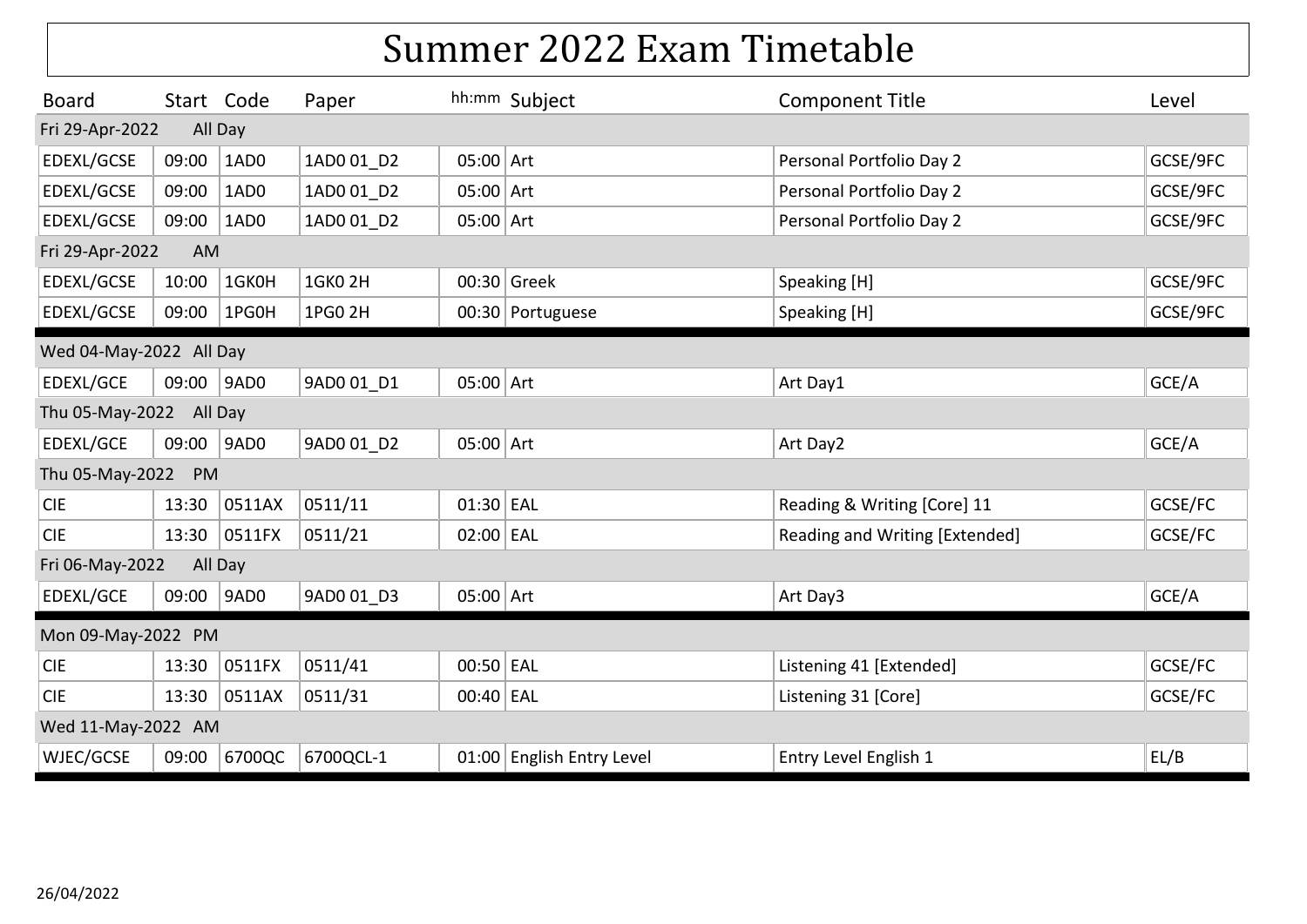| <b>Board</b>       | Start Code         |        | Paper               |           | hh:mm Subject              | <b>Component Title</b>                          | Level    |  |  |  |  |
|--------------------|--------------------|--------|---------------------|-----------|----------------------------|-------------------------------------------------|----------|--|--|--|--|
|                    | Mon 16-May-2022 AM |        |                     |           |                            |                                                 |          |  |  |  |  |
| EDEXL/KSQ          | 09:00              | 31490H | 31490H01            |           | 01:30 Health & Social Care | Human Lifespan Development                      | BTNG/B   |  |  |  |  |
| <b>RSA</b>         | 09:00              | 583901 | 583901              | 01:30 ICT |                            | EC3IT: U1 Fundamentals of IT                    | CAMX/EC3 |  |  |  |  |
| <b>AQA</b>         | 09:00              |        | 8062MA 8062/13 & 15 |           | 01:45 Religious Studies    | Religious Studies A P1-3 & P1-5                 | GCSE/9FC |  |  |  |  |
|                    | Mon 16-May-2022 PM |        |                     |           |                            |                                                 |          |  |  |  |  |
| <b>OCR</b>         | 13:30              | J277   | J277/01             |           | 01:30 Computer Science     | Comp Sci: Computer Systems Wrtn                 | GCSE/9FC |  |  |  |  |
| EDEXL/GCE          | 13:30              | 8FM0K  | 8FM001              |           | 01:40 Mathematics Further  | <b>Core Pure Mathematics</b>                    | GCE/ASB  |  |  |  |  |
| Tue 17-May-2022    | AM                 |        |                     |           |                            |                                                 |          |  |  |  |  |
| <b>AQA</b>         | 09:00              | 8461F  | 8461/1F             |           | $01:45$ Biology            | <b>Biology Paper 1 Tier F</b>                   | GCSE/9FC |  |  |  |  |
| <b>AQA</b>         | 09:00              | 8461H  | 8461/1H             |           | $01:45$ Biology            | Biology Paper 1 Tier H                          | GCSE/9FC |  |  |  |  |
| <b>AQA</b>         | 09:00              | 8464F  | 8464/B/1F           |           | 01:15 Combined Science     | <b>Combined Sci Trilogy Biology P1F</b>         | GCSE/9DA |  |  |  |  |
| <b>AQA</b>         | 09:00              | 8464H  | 8464/B/1H           |           | 01:15 Combined Science     | Combined Sci Trilogy Biology P1H                | GCSE/9DA |  |  |  |  |
| Tue 17-May-2022    | PM                 |        |                     |           |                            |                                                 |          |  |  |  |  |
| <b>RSA</b>         | 13:30              | 584401 | 584401              |           | 02:00 Digital Media        | <b>EC3DM: U1 Media Products &amp; Audiences</b> | CAMX/EC3 |  |  |  |  |
| <b>RSA</b>         | 13:30              | 584501 | 584501              |           | 02:00 Digital Media        | FD DM : U1 Media Products & Audiences           | CAMX/FD  |  |  |  |  |
| Wed 18-May-2022 AM |                    |        |                     |           |                            |                                                 |          |  |  |  |  |
| WJEC/GCSE          | 09:00              | C700QS | C700U10-1           |           | 01:45 English Language     | Eng Lang Component 1 20th Cent Lit              | GCSE/9FC |  |  |  |  |
| <b>AQA</b>         | 11:00              |        | 8668F_R 8668/RF_R   |           | $00:45$ German             | <b>German Reading Test Tier F</b>               | GCSE/9FC |  |  |  |  |
| <b>AQA</b>         | 11:00              |        | 8668H R 8668/RH R   |           | $01:00$ German             | <b>German Reading Test Tier H</b>               | GCSE/9FC |  |  |  |  |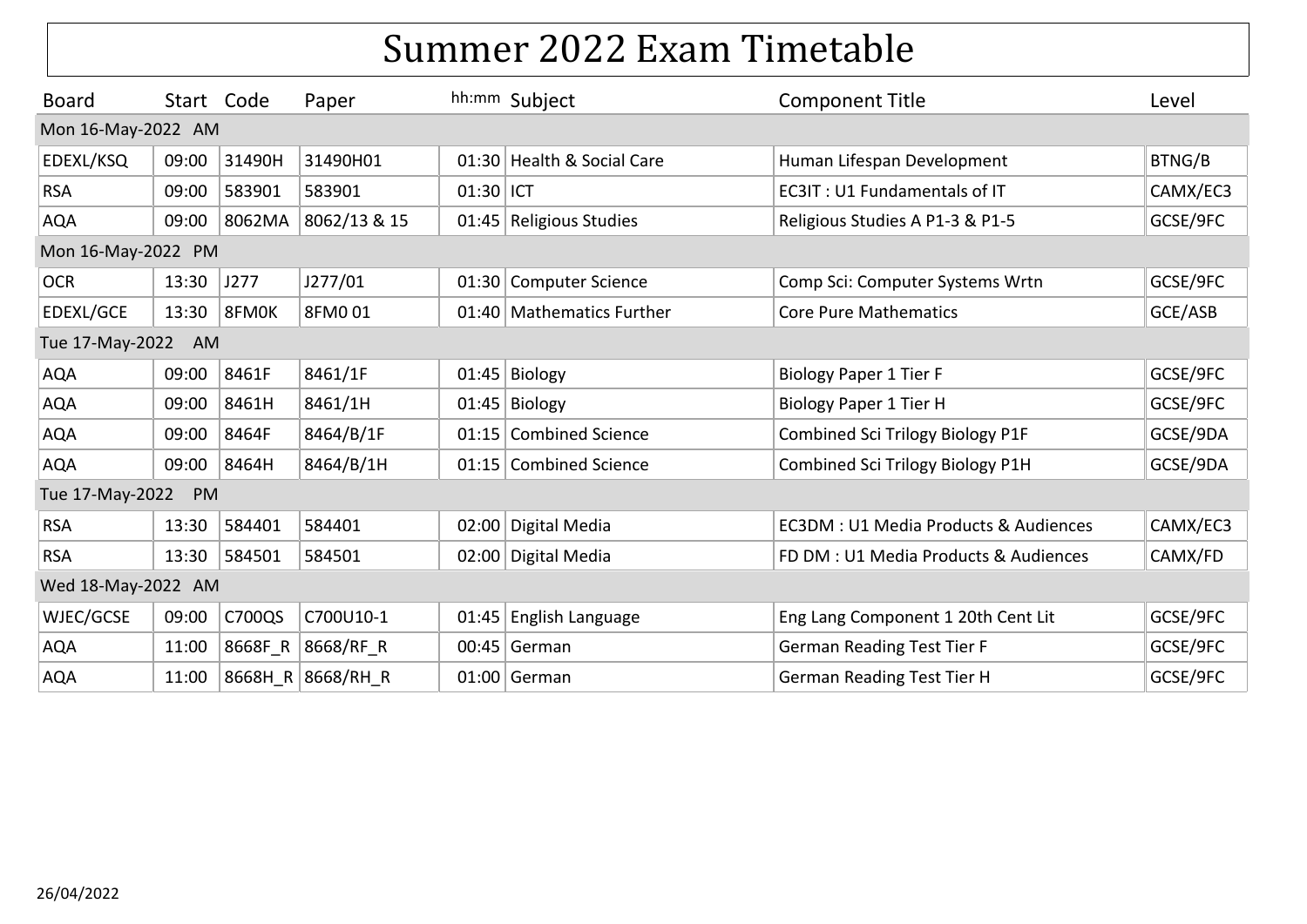| <b>Board</b>       | Start Code |        | Paper             |           | hh:mm Subject              | <b>Component Title</b>              | Level    |
|--------------------|------------|--------|-------------------|-----------|----------------------------|-------------------------------------|----------|
| Wed 18-May-2022 PM |            |        |                   |           |                            |                                     |          |
| <b>AQA</b>         | 13:30      | 8136   | 8136/1            |           | 01:45 Economics            | <b>Economics Paper 1</b>            | GCSE/9FC |
| <b>AQA</b>         | 14:15      | 8136 R | 8136/1 R          |           | 01:45 Economics            | <b>Economics Paper 1</b>            | GCSE/9FC |
| <b>AQA</b>         | 13:30      | 8668H  | 8668/LH           |           | $00:45$ German             | German Listening Test Tier H        | GCSE/9FC |
| <b>AQA</b>         | 13:30      | 8668F  | 8668/LF           |           | $00:35$ German             | German Listening Test Tier F        | GCSE/9FC |
| <b>AQA</b>         | 14:10      | 8668F  | 8668/RF           |           | $00:45$ German             | <b>German Reading Test Tier F</b>   | GCSE/9FC |
| <b>AQA</b>         | 14:20      | 8668H  | 8668/RH           |           | $01:00$ German             | <b>German Reading Test Tier H</b>   | GCSE/9FC |
| Thu 19-May-2022 AM |            |        |                   |           |                            |                                     |          |
| <b>AQA</b>         | 09:00      | 814B08 | 8145/1B/B         |           | 01:00 History              | History Paper 1B Option B           | GCSE/9FC |
| Thu 19-May-2022 PM |            |        |                   |           |                            |                                     |          |
| EDEXL/GCSE         | 13:30      | 1DR0B  | 1DR0 3B           |           | $01:45$ Drama              | Set Text List B                     | GCSE/9FC |
| <b>AQA</b>         | 13:30      | 8633H  | 8633/LH           |           | 00:45 Italian              | Italian Listening Test Tier H       | GCSE/9FC |
| <b>AQA</b>         | 14:15      | 8633H  | 8633/RH           |           | $01:00$ Italian            | Italian Reading Test Tier H         | GCSE/9FC |
| Fri 20-May-2022    | AM         |        |                   |           |                            |                                     |          |
| <b>AQA</b>         | 10:40      |        | 8673H_R 8673/RH_R |           | 01:00 Chinese              | Chinese Reading Test Tier H         | GCSE/9FC |
| WJEC/GCE           | 09:00      | 4543UB | 4543UB0-1         |           | 01:30 Criminology          | Criminology Unit 2: Paper Based     | L3/L3    |
| <b>AQA</b>         | 09:00      | 8300F  | 8300/1F           |           | 01:30 Mathematics          | Mathematics Paper 1 Tier F          | GCSE/9FC |
| <b>AQA</b>         | 09:00      | 8300H  | 8300/1H           |           | 01:30 Mathematics          | Mathematics Paper 1 Tier H          | GCSE/9FC |
| Fri 20-May-2022    | PM         |        |                   |           |                            |                                     |          |
| EDEXL/GCSE         | 13:30      | 1BSO   | 1BS001            |           | 01:30 Business Studies     | Investigating Small Bus.            | GCSE/9FC |
| EDEXL/GCSE         | 14:25      | 1BS0_R | 1BS001 R          |           | 01:30 Business Studies     | Investigating Small Bus.            | GCSE/9FC |
| <b>AQA</b>         | 13:30      | 8673H  | 8673/LH           |           | 00:45 Chinese              | Chinese Listening Test Tier H       | GCSE/9FC |
| <b>AQA</b>         | 14:20      | 8673H  | 8673/RH           |           | 01:00 Chinese              | Chinese Reading Test Tier H         | GCSE/9FC |
| EDEXL/KSQ          | 13:30      | 31491H | 31491H01          |           | 01:30 Health & Social Care | Working in Health and Social Care   | BTNG/B   |
| <b>RSA</b>         | 13:30      | 583902 | 583902            | 01:30 ICT |                            | <b>EC3IT: U2 Global Information</b> | CAMX/EC3 |

26/04/2022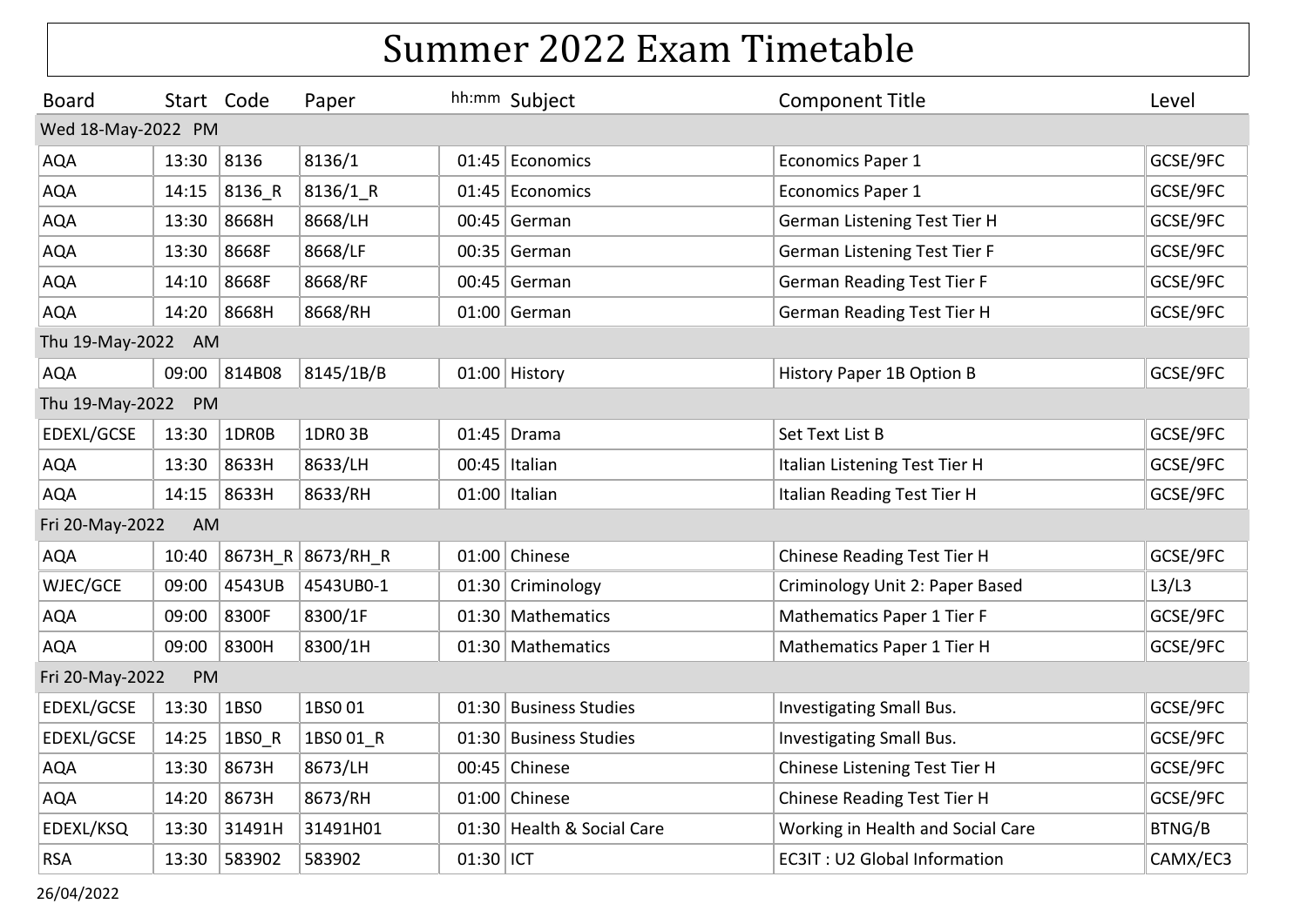| <b>Board</b>       | Start Code |               | Paper         | hh:mm Subject                  | <b>Component Title</b>                | Level               |
|--------------------|------------|---------------|---------------|--------------------------------|---------------------------------------|---------------------|
| Mon 23-May-2022 AM |            |               |               |                                |                                       |                     |
| <b>AQA</b>         | 09:00      | 8035          | 8035/1        | 01:30 Geography                | Geography Paper 1                     | GCSE/9FC            |
| <b>AQA</b>         | 09:00      | 7192          | 7192/1        | 02:00 Sociology                | Sociology ADV Paper 1                 | GCE/A               |
| Mon 23-May-2022 PM |            |               |               |                                |                                       |                     |
| <b>AQA</b>         | 13:30      | 7136          | 7136/1        | 02:00 Economics                | Economics ADV Paper 1                 | GCE/A               |
| EDEXL/GCE          | 13:30      | 8FM0K         | 8FM02K        | 01:40 Mathematics Further      | Dec.Maths.1 & 2                       | GCE/ASB             |
| EDEXL/GCE          | 13:30      | 8FM0K         | 8FM0 28       | 00:00 Mathematics Further      | <b>Decision Mathematics 2</b>         | GCE/ASB             |
| EDEXL/GCE          | 13:30      | 8FM0K         | 8FM0 27       | 00:00 Mathematics Further      | <b>Decision Mathematics 1</b>         | GCE/ASB             |
| Tue 24-May-2022    | AM         |               |               |                                |                                       |                     |
| <b>AQA</b>         | 09:00      | 8658H         | 8658/LH       | $00:45$ French                 | French Listening Test Tier H          | GCSE/9FC            |
| <b>AQA</b>         | 09:00      | 8658F         | 8658/LF       | 00:35 French                   | French Listening Test Tier F          | GCSE/9FC            |
| <b>AQA</b>         | 09:00      | 8658F         | 8658/LF       | 00:35 French                   | French Listening Test Tier F          | GCSE/9FC            |
| <b>AQA</b>         | 09:40      | 8658F         | 8658/RF       | 00:45 French                   | French Reading Test Tier F            | GCSE/9FC            |
| <b>AQA</b>         | 09:40      | 8658F         | 8658/RF       | $00:45$ French                 | French Reading Test Tier F            | GCSE/9FC            |
| <b>AQA</b>         | 09:50      | 8658H         | 8658/RH       | 01:00 French                   | French Reading Test Tier H            | GCSE/9FC            |
| <b>AQA</b>         | 09:00      | 7182          | 7182/1        | 02:00 Psychology               | Psychology ADV Paper 1                | GCE/A               |
| <b>AQA</b>         | 12:00      | 7182 R        | 7182/1_R      | 02:00 Psychology               | Psychology ADV Paper 1                | GCE/A               |
| Tue 24-May-2022    | PM         |               |               |                                |                                       |                     |
| <b>OCR</b>         | 13:30      | R051          | R051/01       | 01:00 PE OCR National          | Sprt Stdies: Cntmpry Issues Sprt Wrtn | <b>CNAT/1&amp;2</b> |
| <b>OCR</b>         | 13:30      | J587A         | J587/01       | 01:00 Physical Education       | PE: Physcl Fctr Affctng Perf Wtn      | GCSE/9FC            |
| Wed 25-May-2022 AM |            |               |               |                                |                                       |                     |
| WJEC/GCSE          | 09:00      | <b>C722PB</b> | C722U10 A & B | 02:00 English Literature       | English Literature papers A and B     | GCSE/9FC            |
| EDEXL/GCE          | 09:00      | 9PL0A         | 9PL0 01       | 02:00 Governement and Politics | <b>UK Politics</b>                    | GCE/A               |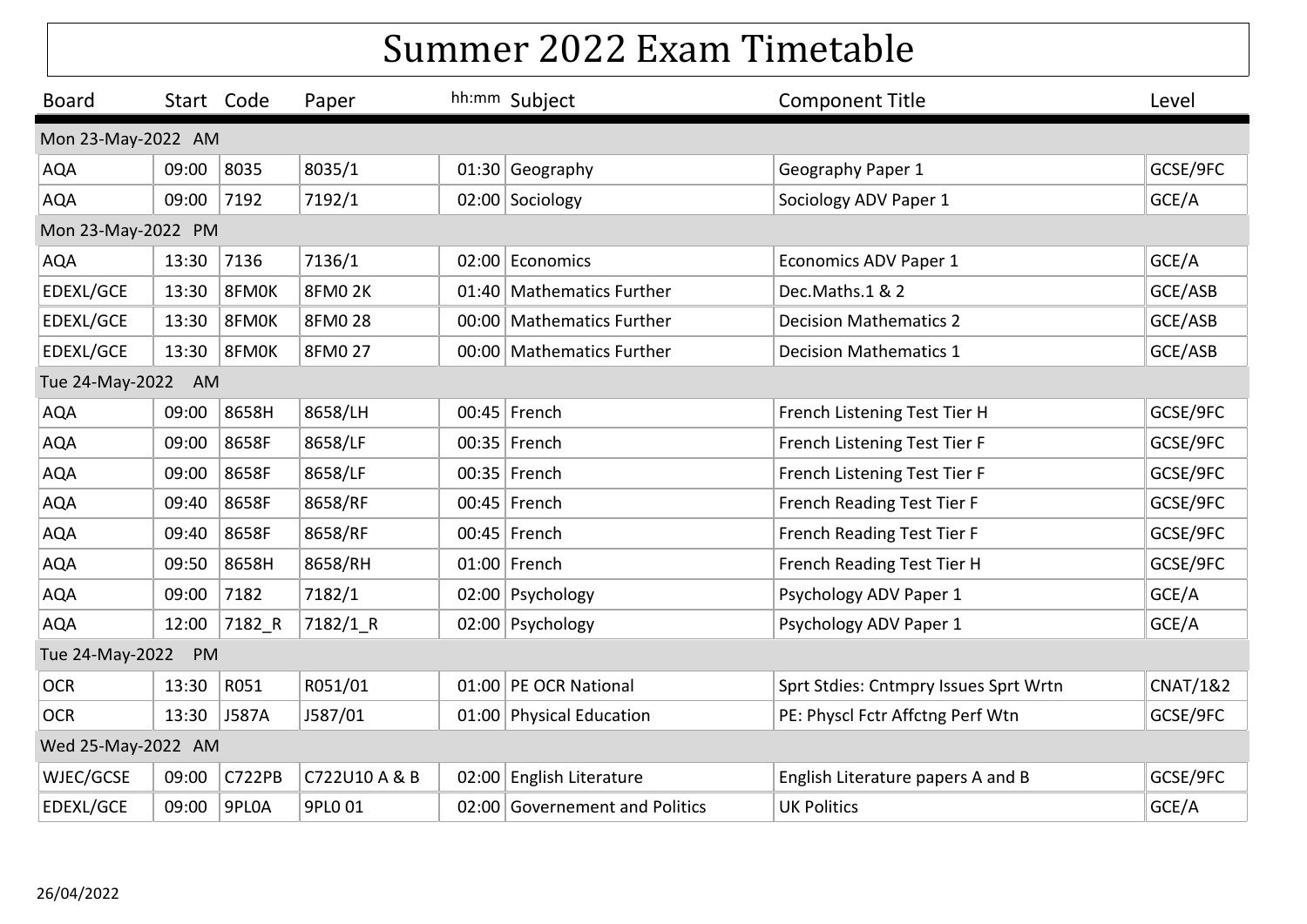| <b>Board</b>          | Start Code |              | Paper         |  | hh:mm Subject             | <b>Component Title</b>                 | Level    |  |  |  |
|-----------------------|------------|--------------|---------------|--|---------------------------|----------------------------------------|----------|--|--|--|
| Wed 25-May-2022 PM    |            |              |               |  |                           |                                        |          |  |  |  |
| <b>AQA</b>            | 13:30      | 7132         | 7132/1        |  | 02:00 Business Studies    | <b>Business ADV Paper 1</b>            | GCE/A    |  |  |  |
| EDEXL/GCSE            | 13:30      | 1GK0H        | 1GK0 1H       |  | 00:45 Greek               | Listening [H]                          | GCSE/9FC |  |  |  |
| EDEXL/GCSE            | 14:20      | 1GK0H        | <b>1GK03H</b> |  | 01:05 Greek               | Reading [H]                            | GCSE/9FC |  |  |  |
| EDEXL/GCE             | 13:30      | 9FM0K0       | 9FM001        |  | 01:30 Mathematics Further | Core Pure Maths.1                      | GCE/A    |  |  |  |
| Thu 26-May-2022<br>AM |            |              |               |  |                           |                                        |          |  |  |  |
| <b>AQA</b>            | 09:00      | 7042CN       | 7042/1C       |  | 02:30 History             | History ADV Paper 1 Option C           | GCE/A    |  |  |  |
| <b>AQA</b>            | 09:00      | 8698H        | 8698/LH       |  | 00:45 Spanish             | Spanish Listening Test Tier H          | GCSE/9FC |  |  |  |
| <b>AQA</b>            | 09:50      | 8698H        | 8698/RH       |  | 01:00 Spanish             | Spanish Reading Test Tier H            | GCSE/9FC |  |  |  |
| Thu 26-May-2022       | PM         |              |               |  |                           |                                        |          |  |  |  |
| WJEC/GCE              | 13:30      | A670QS       | A670U10-1     |  | 02:30 Film Studies        | Film Studies COMP1 Varieties of Film   | GCE/A    |  |  |  |
| <b>AQA</b>            | 13:30      | 7582         | 7582/1        |  | 02:00 Physical Education  | Physical Education ADV Paper 1         | GCE/A    |  |  |  |
| <b>OCR</b>            | 13:30      | <b>H557A</b> | H557/01       |  | $02:15$ Physics           | Physics B [ADV Phy] : Fndmntl Phys Wtn | GCE/A    |  |  |  |
| <b>AQA</b>            | 13:30      | 8062MA       | 8062/2A       |  | 01:45 Religious Studies   | Religious Studies A P2A Excl Text      | GCSE/9FC |  |  |  |
| Fri 27-May-2022       | AM         |              |               |  |                           |                                        |          |  |  |  |
| <b>AQA</b>            | 09:00      | 8462H        | 8462/1H       |  | 01:45 Chemistry           | Chemistry Paper 1 Tier H               | GCSE/9FC |  |  |  |
| <b>AQA</b>            | 09:00      | 8464F        | 8464/C/1F     |  | 01:15 Combined Science    | Combined Sci Trilogy Chemistry P1F     | GCSE/9DA |  |  |  |
| <b>AQA</b>            | 09:00      | 8464H        | 8464/C/1H     |  | 01:15 Combined Science    | Combined Sci Trilogy Chemistry P1H     | GCSE/9DA |  |  |  |
| <b>RSA</b>            | 09:00      | 584402       | 584402        |  | 02:00 Digital Media       | EC3DM : U2 PRE-Production & Planning   | CAMX/EC3 |  |  |  |
| <b>RSA</b>            | 09:00      | 584502       | 584502        |  | 02:00 Digital Media       | FD DM : U2 PRE-Production & Planning   | CAMX/FD  |  |  |  |
| EDEXL/GCE             | 09:00      | 9GE0         | 9GE0 01       |  | 02:15 Geography           | Paper One                              | GCE/A    |  |  |  |
| Fri 27-May-2022       | PM         |              |               |  |                           |                                        |          |  |  |  |
| <b>OCR</b>            | 13:30      | J277         | J277/02       |  | 01:30 Computer Science    | Comp Sci: Comp Thnk Algrthm Prgrm Wtn  | GCSE/9FC |  |  |  |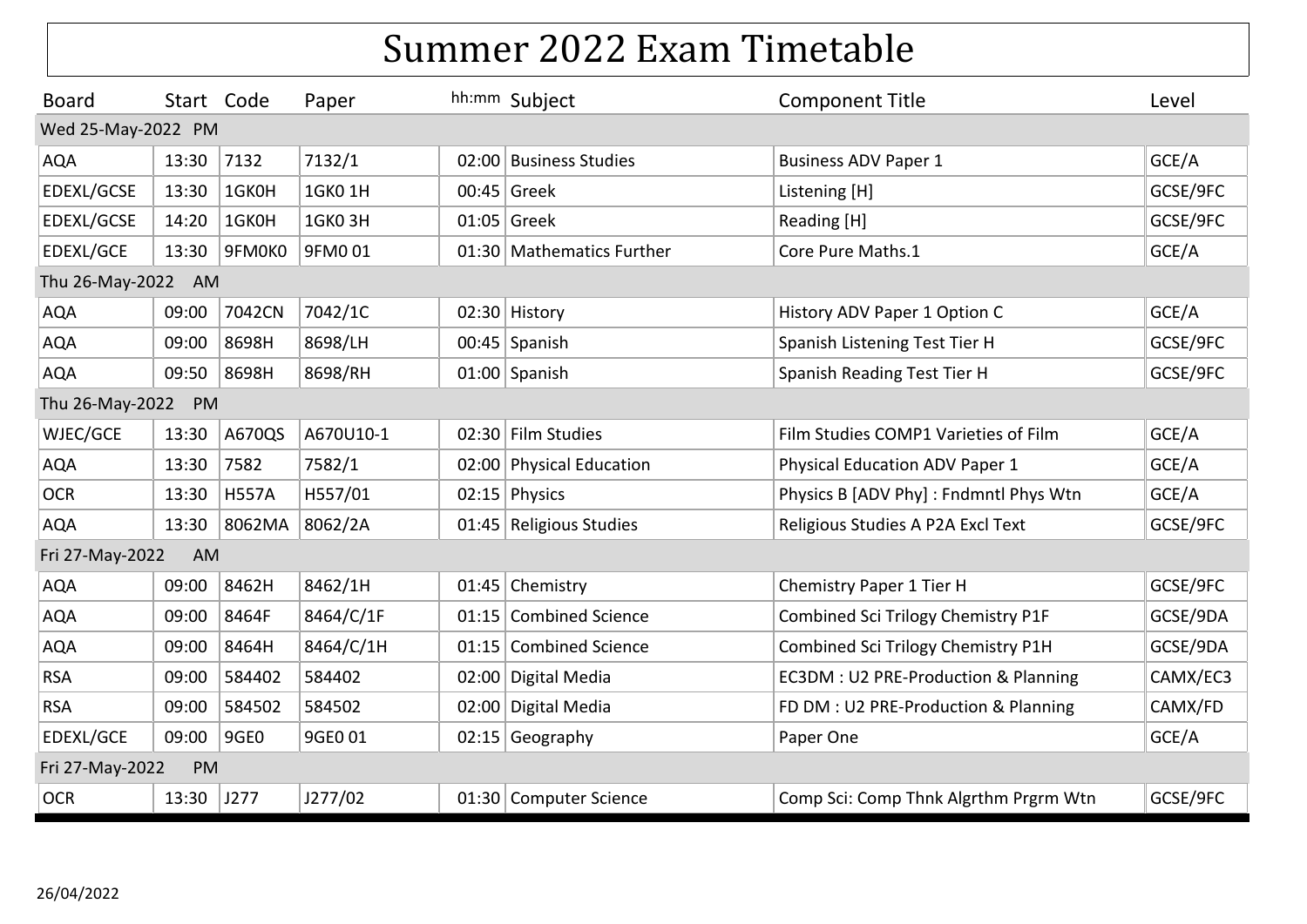| <b>Board</b>    | Start Code |         | Paper             |           | hh:mm Subject                       | <b>Component Title</b>               | Level    |
|-----------------|------------|---------|-------------------|-----------|-------------------------------------|--------------------------------------|----------|
| Mon 06-Jun-2022 | AM         |         |                   |           |                                     |                                      |          |
| <b>AQA</b>      | 09:00      | 8673H   | 8673/WH           |           | 01:20 Chinese                       | Chinese Writing Test Tier H          | GCSE/9FC |
| <b>AQA</b>      | 09:00      | 8136    | 8136/2            |           | 01:45 Economics                     | <b>Economics Paper 2</b>             | GCSE/9FC |
| WJEC/GCE        | 09:00      | A670QS  | A670U20-1         |           | 02:30 Film Studies                  | Film Studies COMP2 Global Filmmaking | GCE/A    |
| <b>AQA</b>      | 09:00      | 8668F   | 8668/WF           |           | $01:05$ German                      | <b>German Writing Test Tier F</b>    | GCSE/9FC |
| AQA             | 09:00      | 8668H   | 8668/WH           |           | $01:20$ German                      | <b>German Writing Test Tier H</b>    | GCSE/9FC |
| <b>OCR</b>      | 09:00      | H418B   | H418/01           | 02:00 Law |                                     | Law: Legal Systm & Crmnl Law Wrtn    | GCE/A    |
| Mon 06-Jun-2022 | PM         |         |                   |           |                                     |                                      |          |
| <b>AQA</b>      | 13:30      | 7136    | 7136/2            |           | 02:00 Economics                     | Economics ADV Paper 2                | GCE/A    |
| <b>AQA</b>      | 13:30      | 8668F R | 8668/WF R         |           | $01:05$ German                      | <b>German Writing Test Tier F</b>    | GCSE/9FC |
| <b>AQA</b>      | 13:30      |         | 8668H R 8668/WH R |           | $01:20$ German                      | <b>German Writing Test Tier H</b>    | GCSE/9FC |
| Tue 07-Jun-2022 | AM         |         |                   |           |                                     |                                      |          |
| WJEC/GCE        | 09:00      | A710QS  | A710U10-1         |           | 02:00 English Language & Literature | Eng L & L Component 1 Poetry & Prose | GCE/A    |
| WJEC/GCE        | 09:00      | A720QS  | A720U10-1         | 02:00     | English Literature                  | English Lit Component 1 Poetry       | GCE/A    |
| <b>AQA</b>      | 09:00      | 8300H   | 8300/2H           |           | 01:30 Mathematics                   | Mathematics Paper 2 Tier H           | GCSE/9FC |
| <b>AQA</b>      | 09:00      | 8300F   | 8300/2F           |           | 01:30 Mathematics                   | Mathematics Paper 2 Tier F           | GCSE/9FC |
| EDEXL/GCE       | 09:00      | 9MA0 R  | 9MA0 01 R         |           | 02:00 Mathematics                   | <b>Pure Mathematics 1</b>            | GCE/A    |
| Tue 07-Jun-2022 | PM         |         |                   |           |                                     |                                      |          |
| <b>RSA</b>      | 13:30      | 584506  | 584506            |           | 01:30 Digital Media                 | FD DM: U6 Soc Media & Globalisation  | CAMX/FD  |
| <b>AQA</b>      | 13:30      | 8035    | 8035/2            |           | 01:15 Geography                     | Geography Paper 2                    | GCSE/9FC |
| EDEXL/GCE       | 13:30      | 9MA0    | 9MA001            |           | 02:00 Mathematics                   | <b>Pure Mathematics 1</b>            | GCE/A    |
| <b>AQA</b>      | 13:30      | 7192    | 7192/2            |           | 02:00 Sociology                     | Sociology ADV Paper 2                | GCE/A    |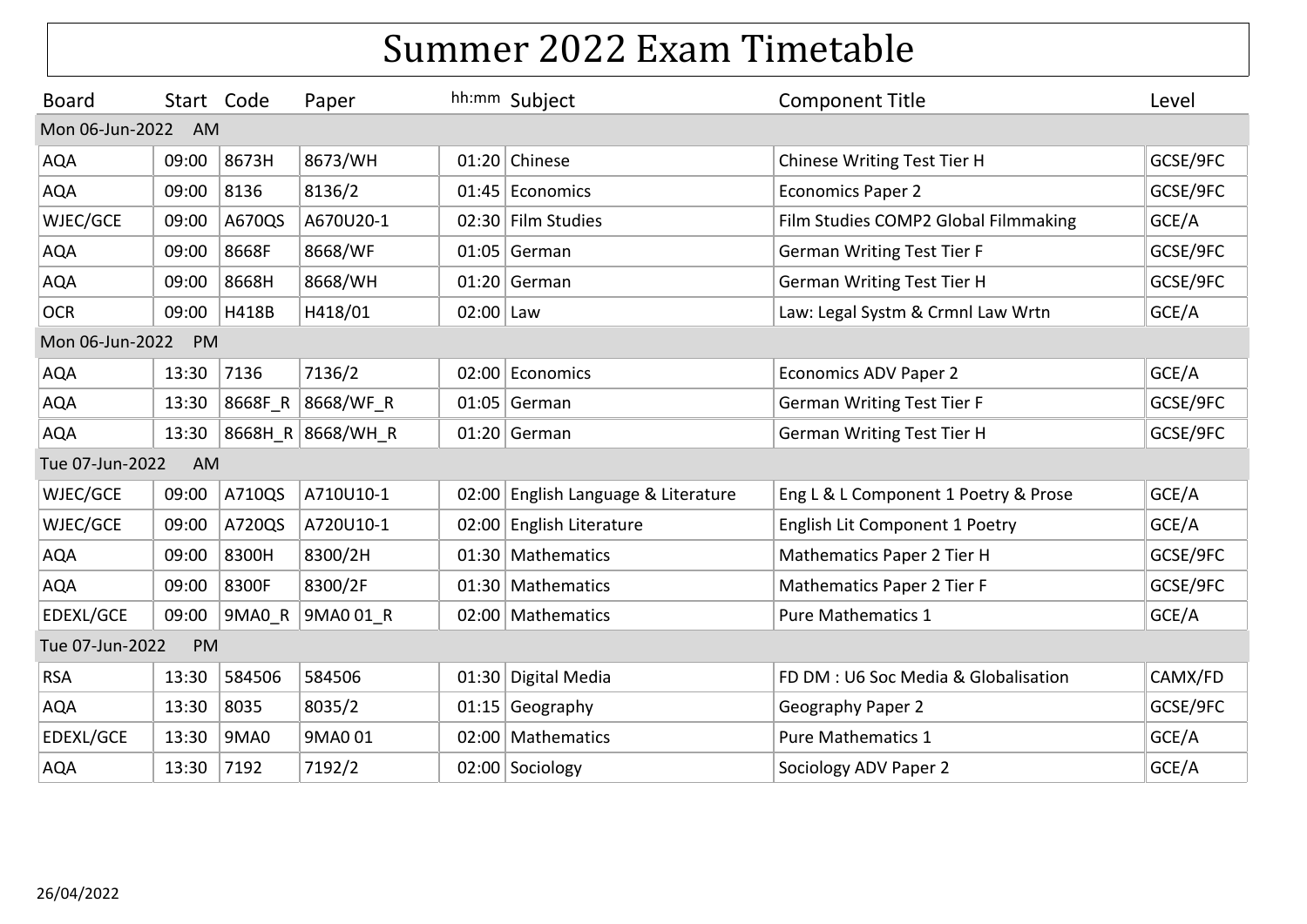| <b>Board</b>    |       | Start Code    | Paper             | hh:mm Subject               | <b>Component Title</b>              | Level    |
|-----------------|-------|---------------|-------------------|-----------------------------|-------------------------------------|----------|
| Wed 08-Jun-2022 | AM    |               |                   |                             |                                     |          |
| WJEC/GCSE       | 09:00 | <b>C722PB</b> | C722U20-C         | 01:00 English Literature    | English Lit Comp 2 Unseen Poetry    | GCSE/9FC |
| WJEC/GCSE       | 09:00 | <b>C722PB</b> | C722U20-A         | 01:00 English Literature    | English Lit Component 2 Poetry Anth | GCSE/9FC |
| EDEXL/GCE       | 09:00 | 9GEO R        | 9GE0 02 R         | $02:15$ Geography           | Paper Two                           | GCE/A    |
| <b>AQA</b>      | 09:00 | 7182          | 7182/2            | 02:00 Psychology            | Psychology ADV Paper 2              | GCE/A    |
| <b>AQA</b>      | 11:00 | 7182 R        | 7182/2_R          | 02:00 Psychology            | Psychology ADV Paper 2              | GCE/A    |
| Wed 08-Jun-2022 | PM    |               |                   |                             |                                     |          |
| EDEXL/GCE       | 13:30 | 9GE0          | 9GE0 02           | $02:15$ Geography           | Paper Two                           | GCE/A    |
| <b>AQA</b>      | 13:30 | 1350A         | 1350/1            | 01:30 Mathematics Core      | <b>Mathematical Studies Paper 1</b> | L3/B     |
| <b>AQA</b>      | 15:30 |               | 1350A R 1350/1 R2 | 01:30   Mathematics Core    | <b>Mathematical Studies Paper 1</b> | L3/B     |
| <b>AQA</b>      | 15:55 |               | 1350A R 1350/1 R  | 01:30 Mathematics Core      | <b>Mathematical Studies Paper 1</b> | L3/B     |
| <b>AQA</b>      | 13:30 | 8365          | 8365/1            | 01:45 Mathematics Further   | <b>Further Mathematics Paper 1</b>  | L2/FC    |
| EDEXL/GCE       | 13:30 | 9FM0K0        | 9FM002            | 01:30 Mathematics Further   | Core Pure Maths.2                   | GCE/A    |
| Thu 09-Jun-2022 | AM    |               |                   |                             |                                     |          |
| <b>AQA</b>      | 09:00 | 7132          | 7132/2            | 02:00 Business Studies      | <b>Business ADV Paper 2</b>         | GCE/A    |
| <b>AQA</b>      | 12:00 | 7132 R        | 7132/2_R          | 02:00 Business Studies      | <b>Business ADV Paper 2</b>         | GCE/A    |
| WJEC/GCE        | 09:00 | 4543UD        | 4543UD0-1         | 01:30 Criminology           | Criminology Unit 4: Paper Based     | L3/L3    |
| <b>AQA</b>      | 09:00 | 814B08        | 8145/1A/B         | 01:00 History               | History Paper 1A Option B           | GCSE/9FC |
| <b>AQA</b>      | 09:00 | 1350A_R       | 1350/1_R1         | 01:30 Mathematics Core      | <b>Mathematical Studies Paper 1</b> | L3/B     |
| <b>AQA</b>      | 09:00 | 7062B         | 7062/1            | 03:00 Philosophy and Ethics | Religious Studies ADV Paper 1       | GCE/A    |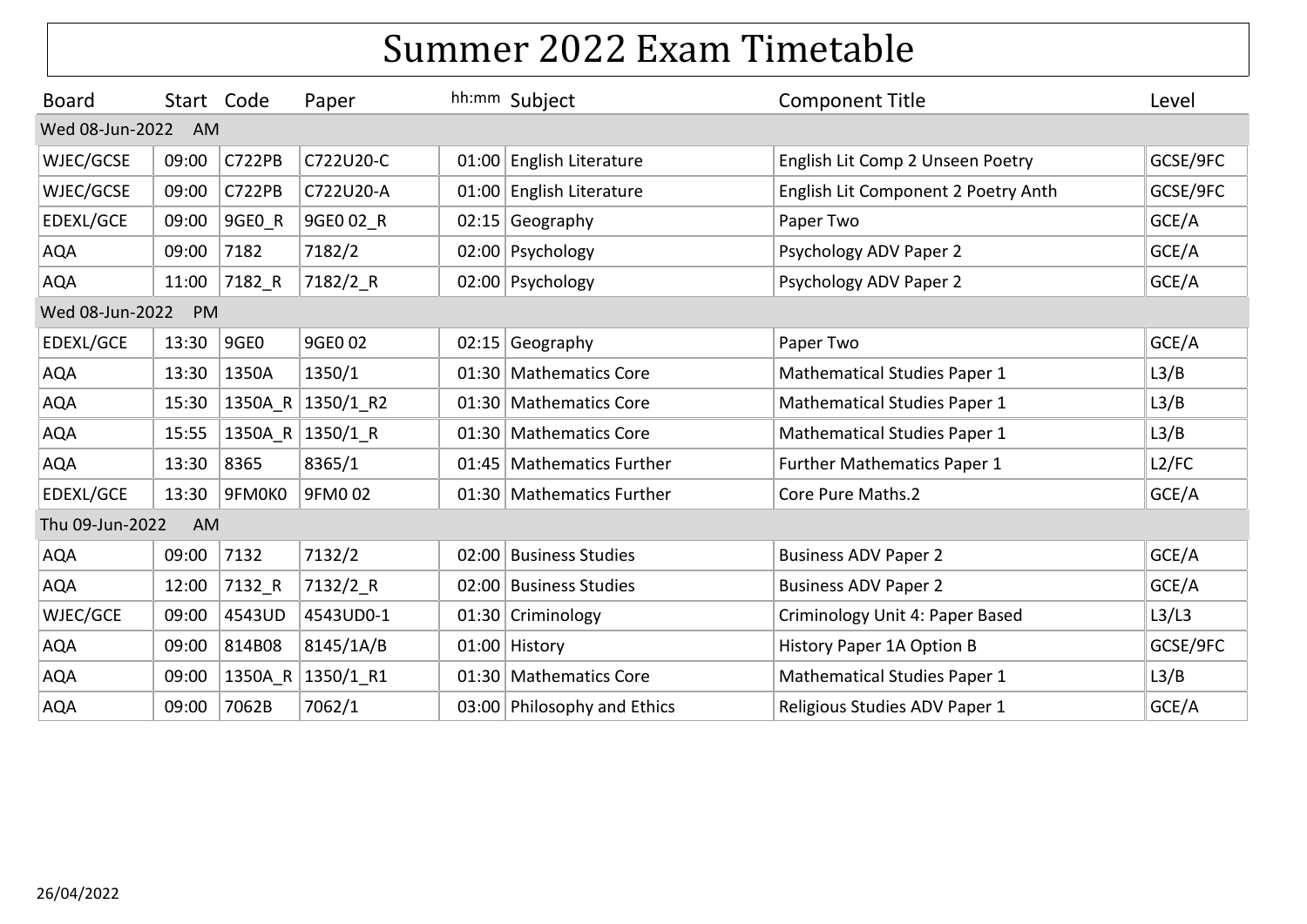| <b>Board</b>    | Start Code |               | Paper       | hh:mm Subject                  | <b>Component Title</b>                     | Level    |
|-----------------|------------|---------------|-------------|--------------------------------|--------------------------------------------|----------|
| Thu 09-Jun-2022 | <b>PM</b>  |               |             |                                |                                            |          |
| <b>OCR</b>      | 13:30      | <b>H420A</b>  | H420/01     | $02:15$ Biology                | <b>Biology A: Biological Processes Wtn</b> | GCE/A    |
| <b>AQA</b>      | 13:30      | 8464F         | 8464/P/1F   | 01:15 Combined Science         | Combined Sci Trilogy Physics P1F           | GCSE/9DA |
| <b>AQA</b>      | 13:30      | 8464H         | 8464/P/1H   | 01:15 Combined Science         | Combined Sci Trilogy Physics P1H           | GCSE/9DA |
| WJEC/GCE        | 13:30      | 4543UD        | 4543UD0-1 R | 01:30 Criminology              | Criminology Unit 4: Paper Based            | L3/L3    |
| EDEXL/GCE       | 13:30      | 9DR0A         | 9DR003      | 02:30 Drama                    | Theatre Makers in Prac.                    | GCE/A    |
| EDEXL/GCE       | 13:30      | 9PL0A         | 9PL0 02     | 02:00 Governement and Politics | <b>UK Government</b>                       | GCE/A    |
| <b>AQA</b>      | 13:30      | 8463H         | 8463/1H     | 01:45 Physics                  | Physics Paper 1 Tier H                     | GCSE/9FC |
| <b>AQA</b>      | 13:30      | 7552E         | 7552/1      | 02:30 Product Design           | D & T: Product Design ADV Paper 1          | GCE/A    |
| Fri 10-Jun-2022 | AM         |               |             |                                |                                            |          |
| WJEC/GCSE       | 09:00      | <b>C700QS</b> | C700U20-1   | 02:00 English Language         | Eng Lang Component 2 Nonfiction            | GCSE/9FC |
| <b>AQA</b>      | 09:00      | 7042CN        | 7042/2N     | 02:30 History                  | History ADV Paper 2 Option N               | GCE/A    |
| <b>AQA</b>      | 09:00      | 7582          | 7582/2      | 02:00 Physical Education       | <b>Physical Education ADV Paper 2</b>      | GCE/A    |
| Fri 10-Jun-2022 | PM         |               |             |                                |                                            |          |
| <b>AQA</b>      | 13:30      | 7582 R        | 7582/2 R    | 02:00 Physical Education       | <b>Physical Education ADV Paper 2</b>      | GCE/A    |
| <b>OCR</b>      | 13:30      | J587A         | J587/02     | 01:00 Physical Education       | PE: Socio-Ctrl Issues Sprt Psych Wtn       | GCSE/9FC |
| <b>OCR</b>      | 13:30      | H557A         | H557/02     | $02:15$ Physics                | Physics B [ADV Phy] : Sci Lit Phys Wtn     | GCE/A    |
| Mon 13-Jun-2022 | AM         |               |             |                                |                                            |          |
| <b>OCR</b>      | 09:00      | <b>H433A</b>  | H433/01     | 02:15 Chemistry                | Chem B [Salters] : Fndmntl Chmstry Wtn     | GCE/A    |
| <b>AQA</b>      | 09:00      | 7652T         | 7652/1      | 02:30 French                   | French ADV Paper 1 List Read & Writ        | GCE/A    |
| <b>AQA</b>      | 09:00      | 8300H         | 8300/3H     | 01:30 Mathematics              | Mathematics Paper 3 Tier H                 | GCSE/9FC |
| <b>AQA</b>      | 09:00      | 8300F         | 8300/3F     | 01:30 Mathematics              | Mathematics Paper 3 Tier F                 | GCSE/9FC |
| <b>AQA</b>      | 09:00      | 7192          | 7192/3      | 02:00 Sociology                | Sociology ADV Paper 3                      | GCE/A    |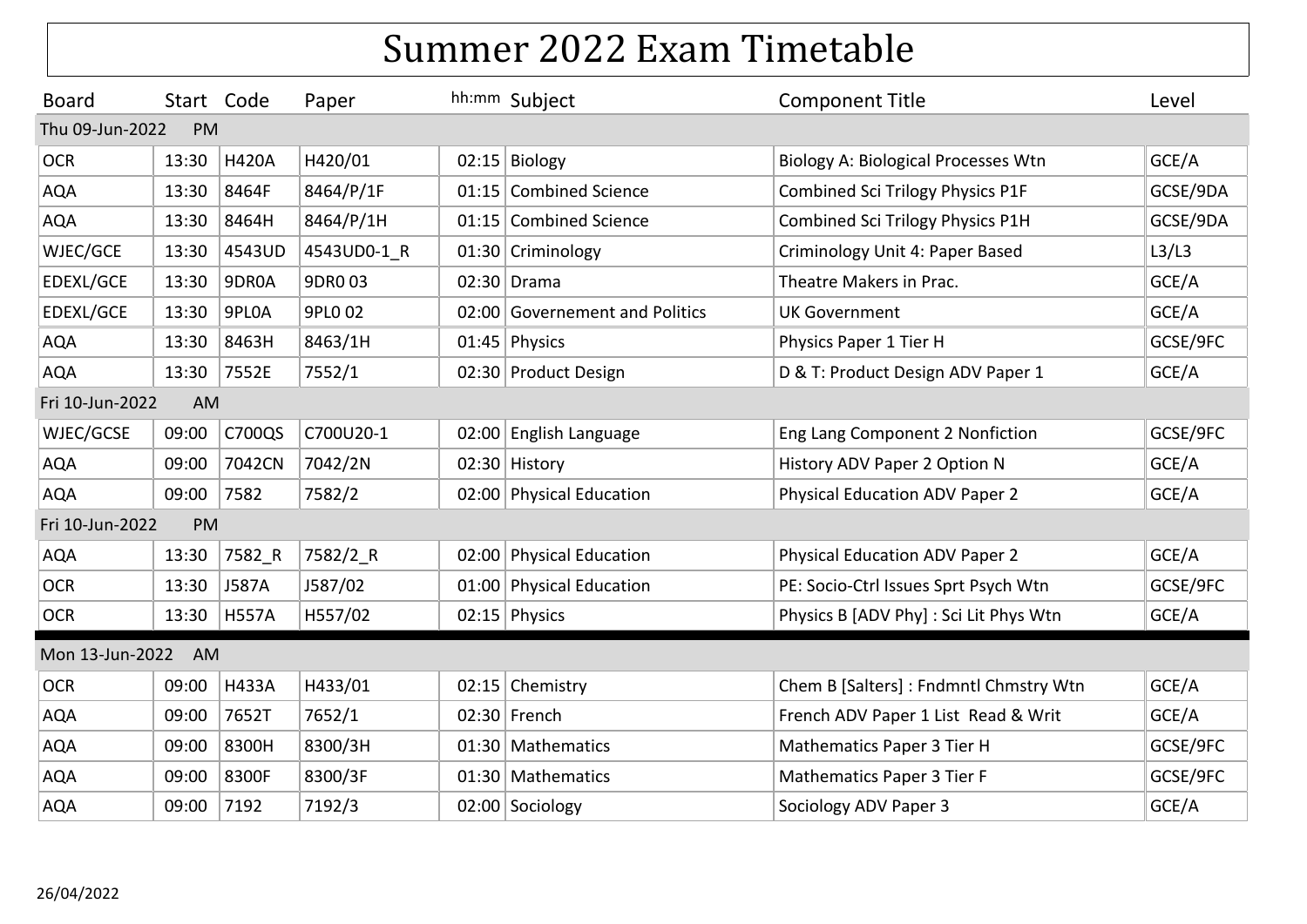| <b>Board</b>          | Start Code |        | Paper     |           | hh:mm Subject                       | <b>Component Title</b>                  | Level    |  |  |  |
|-----------------------|------------|--------|-----------|-----------|-------------------------------------|-----------------------------------------|----------|--|--|--|
| Mon 13-Jun-2022       | PM         |        |           |           |                                     |                                         |          |  |  |  |
| EDEXL/GCSE            | 13:30      | 1BS0   | 1BS002    |           | 01:30 Business Studies              | <b>Building A Business</b>              | GCSE/9FC |  |  |  |
| <b>AQA</b>            | 13:30      | 7136   | 7136/3    |           | 02:00 Economics                     | <b>Economics ADV Paper 3</b>            | GCE/A    |  |  |  |
| EDEXL/GCSE            | 13:30      | 1GK0H  | 1GK0 4H   |           | 01:25 Greek                         | Writing [H]                             | GCSE/9FC |  |  |  |
| <b>OCR</b>            | 13:30      | H418B  | H418/02   | 02:00 Law |                                     | Law: Law Making & the Law of Tort Wtn   | GCE/A    |  |  |  |
| <b>AQA</b>            | 13:30      | 7192 R | 7192/3 R  |           | 02:00 Sociology                     | Sociology ADV Paper 3                   | GCE/A    |  |  |  |
| AM<br>Tue 14-Jun-2022 |            |        |           |           |                                     |                                         |          |  |  |  |
| <b>AQA</b>            | 09:00      | 8035   | 8035/3    |           | 01:00 Geography                     | Geography Paper 3                       | GCSE/9FC |  |  |  |
| Tue 14-Jun-2022       | PM         |        |           |           |                                     |                                         |          |  |  |  |
| <b>AQA</b>            | 13:30      | 8633H  | 8633/WH   |           | $01:20$ Italian                     | Italian Writing Test Tier H             | GCSE/9FC |  |  |  |
| EDEXL/GCE             | 13:30      | 9MA0   | 9MA0 02   |           | 02:00 Mathematics                   | <b>Pure Mathematics 2</b>               | GCE/A    |  |  |  |
| <b>AQA</b>            | 13:30      | 1350A  | 1350/2A   |           | 01:30 Mathematics Core              | Mathematical Studies Paper 2 Opt A      | L3/B     |  |  |  |
| EDEXL/GCSE            | 13:30      | 1ST0H  | 1ST0 1H   |           | 01:30 Statistics                    | Written Paper 1H                        | GCSE/9FC |  |  |  |
| Wed 15-Jun-2022       | AM         |        |           |           |                                     |                                         |          |  |  |  |
| <b>AQA</b>            | 09:00      | 8461H  | 8461/2H   |           | $01:45$ Biology                     | <b>Biology Paper 2 Tier H</b>           | GCSE/9FC |  |  |  |
| <b>AQA</b>            | 09:00      | 8461F  | 8461/2F   |           | $01:45$ Biology                     | <b>Biology Paper 2 Tier F</b>           | GCSE/9FC |  |  |  |
| <b>AQA</b>            | 09:00      | 8464F  | 8464/B/2F |           | 01:15 Combined Science              | <b>Combined Sci Trilogy Biology P2F</b> | GCSE/9DA |  |  |  |
| <b>AQA</b>            | 09:00      | 8464H  | 8464/B/2H |           | 01:15 Combined Science              | Combined Sci Trilogy Biology P2H        | GCSE/9DA |  |  |  |
| WJEC/GCE              | 09:00      | A710QS | A710U20-1 |           | 02:00 English Language & Literature | Eng L & L Component 2 Drama             | GCE/A    |  |  |  |
| WJEC/GCE              | 09:00      | A720QS | A720U20-1 |           | 02:00 English Literature            | English Lit Component 2 Drama           | GCE/A    |  |  |  |
| Wed 15-Jun-2022       | PM         |        |           |           |                                     |                                         |          |  |  |  |
| <b>AQA</b>            | 13:30      | 8552E  | 8552/W    |           | 02:00 Graphic Products              | Design and Technology Written Paper     | GCSE/9FC |  |  |  |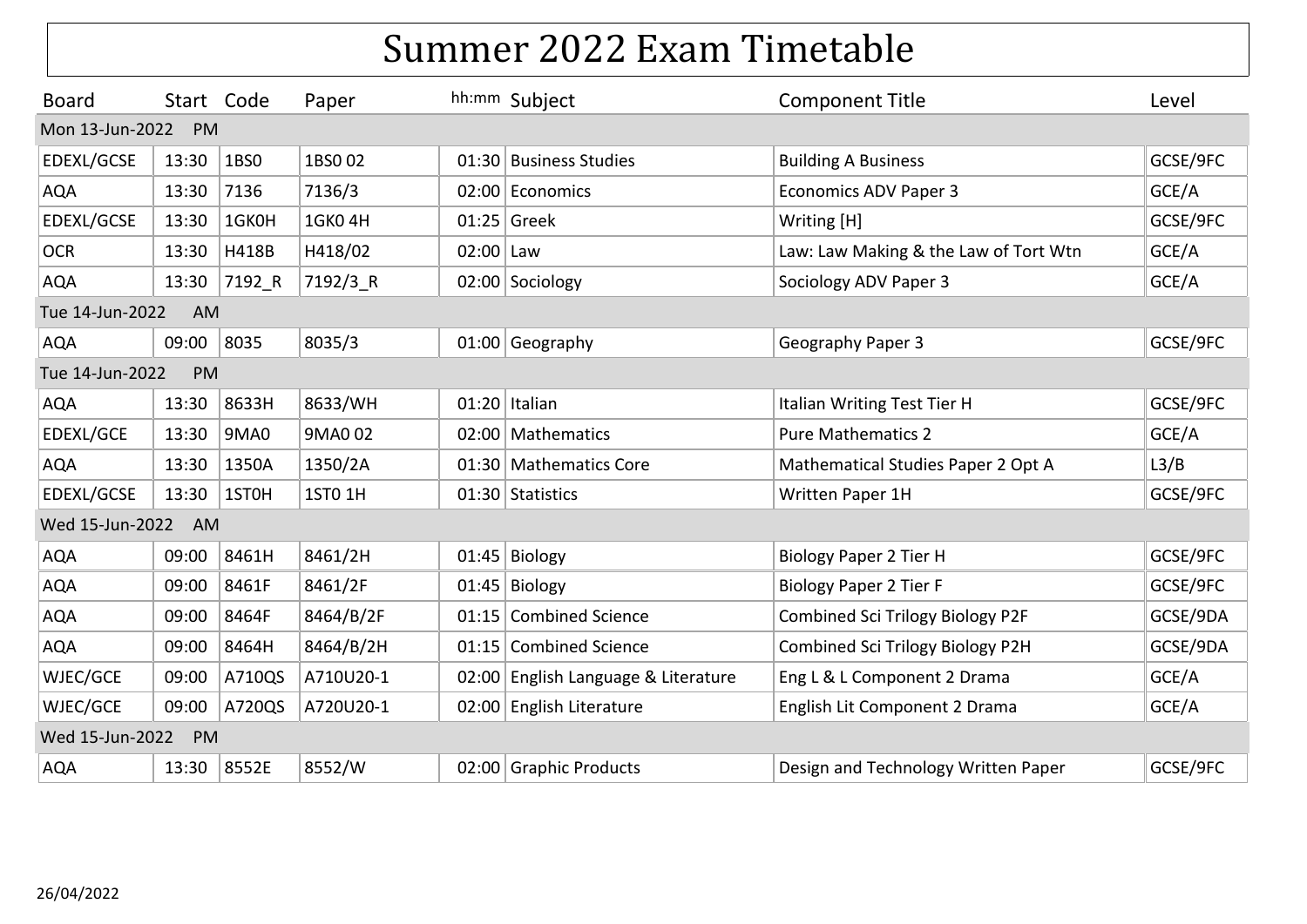| <b>Board</b>    | Start Code            |              | Paper     |  | hh:mm Subject                  | <b>Component Title</b>                 | Level    |  |  |  |  |
|-----------------|-----------------------|--------------|-----------|--|--------------------------------|----------------------------------------|----------|--|--|--|--|
| Thu 16-Jun-2022 | <b>AM</b>             |              |           |  |                                |                                        |          |  |  |  |  |
| <b>AQA</b>      | 09:00                 | 814B08       | 8145/2A/A |  | 01:00 History                  | History Paper 2A Option A              | GCSE/9FC |  |  |  |  |
| <b>OCR</b>      | 09:00                 | <b>H557A</b> | H557/03   |  | 01:30 Physics                  | Physics B [ADV Phy]: Prac Skl Phy Wtn  | GCE/A    |  |  |  |  |
| <b>AQA</b>      | 09:00                 | 7182         | 7182/3    |  | 02:00 Psychology               | Psychology ADV Paper 3                 | GCE/A    |  |  |  |  |
| <b>AQA</b>      | 12:00                 | 7182_R       | 7182/3_R  |  | 02:00 Psychology               | Psychology ADV Paper 3                 | GCE/A    |  |  |  |  |
|                 | Thu 16-Jun-2022<br>PM |              |           |  |                                |                                        |          |  |  |  |  |
| <b>AQA</b>      | 13:30                 | 7132         | 7132/3    |  | 02:00 Business Studies         | <b>Business ADV Paper 3</b>            | GCE/A    |  |  |  |  |
| <b>AQA</b>      | 13:30                 | 8658F        | 8658/WF   |  | $01:05$ French                 | French Writing Test Tier F             | GCSE/9FC |  |  |  |  |
| <b>AQA</b>      | 13:30                 | 8658H        | 8658/WH   |  | 01:20 French                   | French Writing Test Tier H             | GCSE/9FC |  |  |  |  |
| <b>OCR</b>      | 13:30                 | <b>H557A</b> | H557/03 R |  | 01:30 Physics                  | Physics B [ADV Phy] : Prac Skl Phy Wtn | GCE/A    |  |  |  |  |
| Fri 17-Jun-2022 | AM                    |              |           |  |                                |                                        |          |  |  |  |  |
| <b>OCR</b>      | 09:00                 | <b>H420A</b> | H420/02   |  | $02:15$ Biology                | Biology A: Biological Diversity Wtn    | GCE/A    |  |  |  |  |
| <b>AQA</b>      | 12:00                 | 7132 R       | 7132/3 R  |  | 02:00 Business Studies         | <b>Business ADV Paper 3</b>            | GCE/A    |  |  |  |  |
| EDEXL/GCE       | 09:00                 | 9PL0A        | 9PLO 3A   |  | 02:00 Governement and Politics | <b>Comparative Politics-Usa</b>        | GCE/A    |  |  |  |  |
| <b>AQA</b>      | 09:00                 | 8698H        | 8698/WH   |  | $01:20$ Spanish                | Spanish Writing Test Tier H            | GCSE/9FC |  |  |  |  |
| Fri 17-Jun-2022 | PM                    |              |           |  |                                |                                        |          |  |  |  |  |
| EDEXL/GCE       | 13:30                 | 9GE0         | 9GE0 03   |  | $02:15$ Geography              | Paper Three                            | GCE/A    |  |  |  |  |
| <b>AQA</b>      | 13:30                 | 8688H        | 8688/LH   |  | 00:45 Polish                   | Polish Listening Test Tier H           | GCSE/9FC |  |  |  |  |
| <b>AQA</b>      | 14:15                 | 8688H        | 8688/RH   |  | 01:00 Polish                   | Polish Reading Test Tier H             | GCSE/9FC |  |  |  |  |
| EDEXL/GCSE      | 13:30                 | 1PG0H        | 1PG0 1H   |  | 00:45 Portuguese               | Listening [H]                          | GCSE/9FC |  |  |  |  |
| EDEXL/GCSE      | 14:20                 | 1PG0H        | 1PG0 3H   |  | 01:00 Portuguese               | Reading [H]                            | GCSE/9FC |  |  |  |  |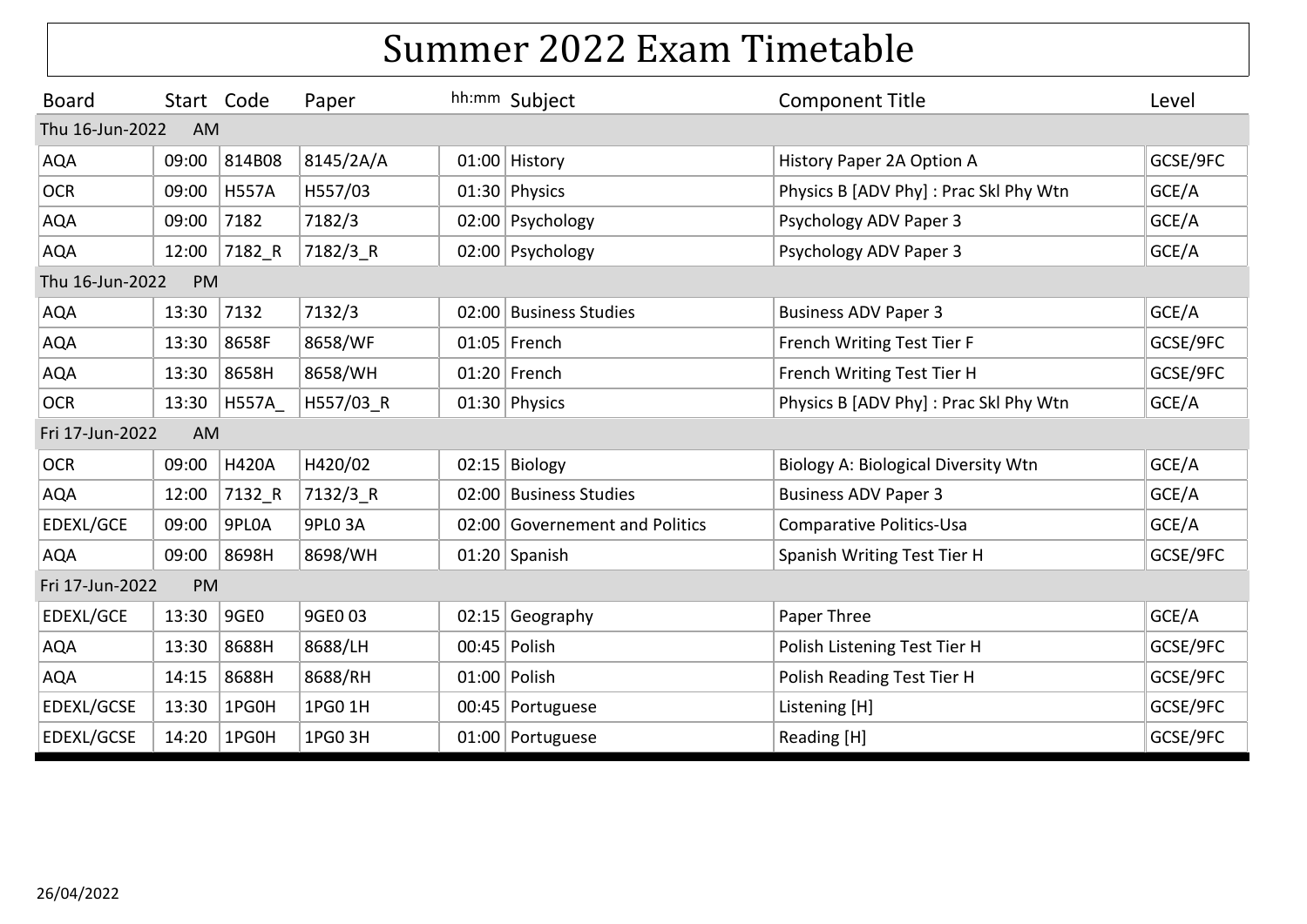| <b>Board</b>    | Start Code |              | Paper       |           | hh:mm Subject                       | <b>Component Title</b>                 | Level    |
|-----------------|------------|--------------|-------------|-----------|-------------------------------------|----------------------------------------|----------|
| Mon 20-Jun-2022 | AM         |              |             |           |                                     |                                        |          |
| <b>AQA</b>      | 09:00      | 8462H        | 8462/2H     |           | 01:45 Chemistry                     | Chemistry Paper 2 Tier H               | GCSE/9FC |
| <b>OCR</b>      | 09:00      | <b>H433A</b> | H433/02     |           | 02:15 Chemistry                     | Chem B [Salters] : Sci Lit Chmstry Wtn | GCE/A    |
| <b>AQA</b>      | 09:00      | 8464F        | 8464/C/2F   |           | 01:15 Combined Science              | Combined Sci Trilogy Chemistry P2F     | GCSE/9DA |
| <b>AQA</b>      | 09:00      | 8464H        | 8464/C/2H   |           | 01:15 Combined Science              | Combined Sci Trilogy Chemistry P2H     | GCSE/9DA |
| WJEC/GCE        | 09:00      | A720QS       | A720U30-1 R |           | 02:00 English Literature            | English Lit Component 3 Unseen Texts   | GCE/A    |
| <b>AQA</b>      | 09:00      | 7552E        | 7552/2      |           | 01:30 Product Design                | D & T: Product Design ADV Paper 2      | GCE/A    |
| Mon 20-Jun-2022 | PM         |              |             |           |                                     |                                        |          |
| WJEC/GCE        | 13:30      | A710QS       | A710U30-1   |           | 02:00 English Language & Literature | Eng L & L Component 3 Nonliterary Text | GCE/A    |
| WJEC/GCE        | 13:30      | A720QS       | A720U30-1   |           | 02:00 English Literature            | English Lit Component 3 Unseen Texts   | GCE/A    |
| WJEC/GCSE       | 13:30      | C560P1       | C560UA0-1   |           | 01:45 Food and Nutrition            | Foodprp & Ntrition COMP1 Written Princ | GCSE/9FC |
| <b>OCR</b>      | 13:30      | H418B        | H418/04     | 02:00 Law |                                     | Law: the Ntre Law & Law Cntrct Wrtn    | GCE/A    |
| Tue 21-Jun-2022 | AM         |              |             |           |                                     |                                        |          |
| <b>AQA</b>      | 09:00      | 814B29       | 8145/2B/A   |           | 01:00 History                       | History Paper 2B Option A              | GCSE/9FC |
| <b>AQA</b>      | 09:00      | 7062B        | 7062/2B     |           | 03:00 Philosophy and Ethics         | Religious Studies ADV Paper 2B         | GCE/A    |
| Tue 21-Jun-2022 | PM         |              |             |           |                                     |                                        |          |
| EDEXL/GCE       | 13:30      | 9MA0         | 9MA0 32     |           | 00:00 Mathematics                   | <b>Mechanics</b>                       | GCE/A    |
| EDEXL/GCE       | 13:30      | 9MA0         | 9MA0 31     |           | 00:00 Mathematics                   | <b>Statistics</b>                      | GCE/A    |
| EDEXL/GCE       | 13:30      | <b>9MA0</b>  | 9MA003      |           | 02:00 Mathematics                   | <b>Statistics &amp; Mechanics</b>      | GCE/A    |
| Wed 22-Jun-2022 | AM         |              |             |           |                                     |                                        |          |
| <b>OCR</b>      | 09:00      | J536A        | J536/05     |           | 01:30 Music                         | Music: Listening and Appraising-Wtn    | GCSE/9FC |
| Wed 22-Jun-2022 | PM         |              |             |           |                                     |                                        |          |
| <b>AQA</b>      | 13:30      | 8365         | 8365/2      |           | 01:45 Mathematics Further           | <b>Further Mathematics Paper 2</b>     | L2/FC    |